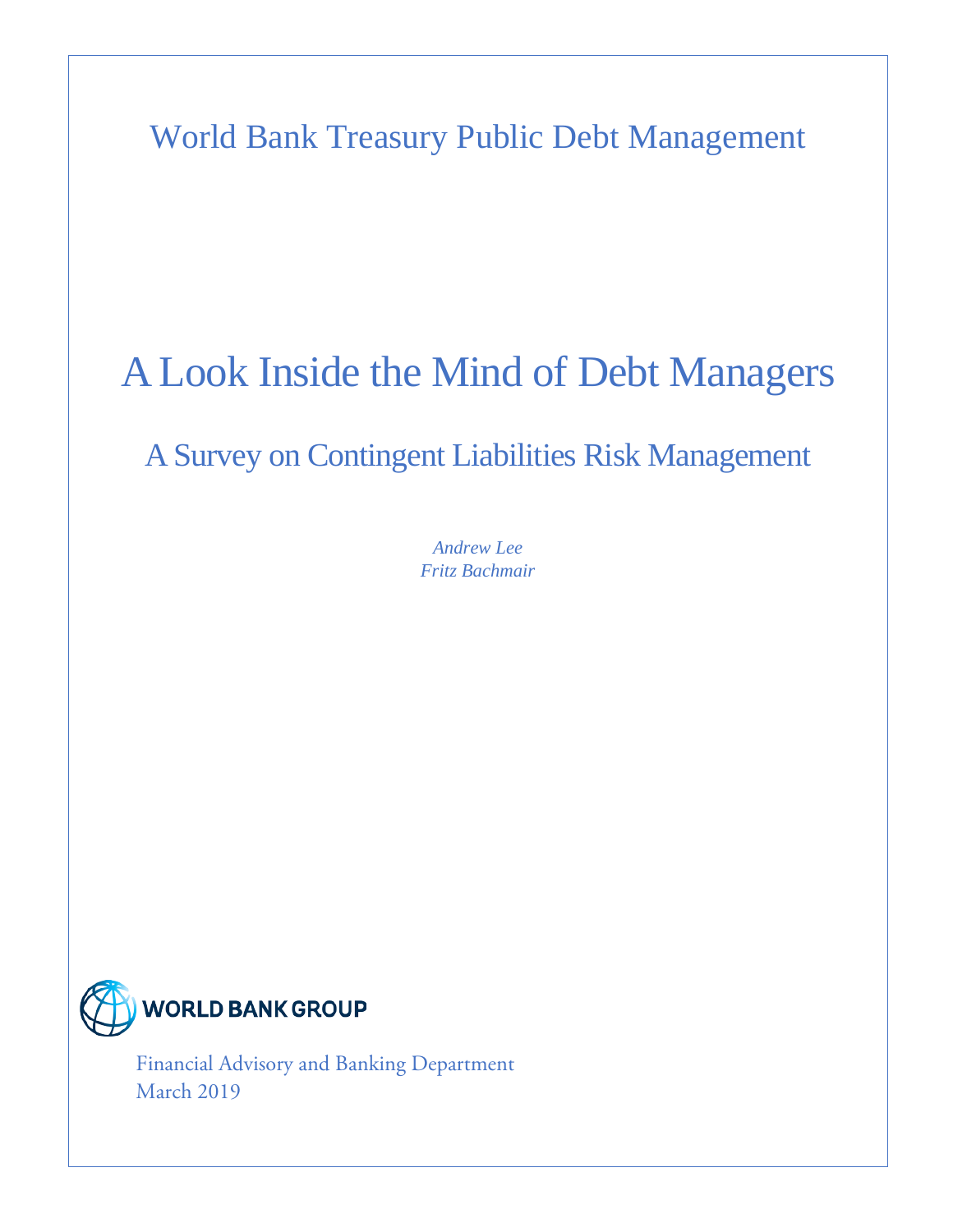### <span id="page-1-0"></span>Abstract

Governments around the world are increasingly exposed to fiscal risks. Debt levels have risen, and debt sustainability has been challenged in many countries. With the potential to further impair debt sustainability, fiscal risks from contingent liabilities have gained attention. This paper sets out to identify how debt managers perceive the importance of contingent liabilities in their countries, their governments' capacity in managing risks, and the risk management practices employed.

The findings in this paper are based on a survey of debt managers the World Bank conducted in 2016. Out of a sample of 43 responding countries, 91 percent indicated that contingent liability risk management was important or very important. However, only 41 percent believe that their government's capacity in managing risks was good or very good. The most common type of contingent liability debt managers identify as important was credit guarantees (70 percent) followed by debt from state-owned enterprises (SOEs) and subnationals (60 percent) and guarantees in public-private partnerships (40 percent). To manage risks, governments were more likely to employ risk monitoring, analysis, and reporting (each used by at least 50 percent of respondents), than guarantee fees, exposure limits, reserve accounts, or financial hedging instruments (ranging from 9 to 42 percent). Of debt managers from countries that employed two or more risk monitoring or mitigation tool responded, fewer than 50 percent believed that their government's capacity in managing risk were average, limited or very limited. This is compared to 72 percent for countries employing one tool and 100 percent for countries employing no tools.

The results from the survey suggest that: (i) most debt managers recognize that contingent liabilities risk management is important but many perceive that their governments have limited capacity to manage corresponding risks; (ii) most debt managers are primarily concerned with contingent liabilities that are relatively easily monitored; (iii) more governments employ risk monitoring rather than risk mitigation tools and (iv) debt managers' confidence in their governments' capacity to handle contingent liability risks is correlated to the number of risk mitigation and monitoring tools employed. Survey results raise important issues for further research, such as the relative effectiveness of alternative risk management practices.

This paper is a product of the Financial Advisory and Banking Department. It is part of a larger effort by the World Bank to provide open access to its research and make a contribution to development policy discussions around the world.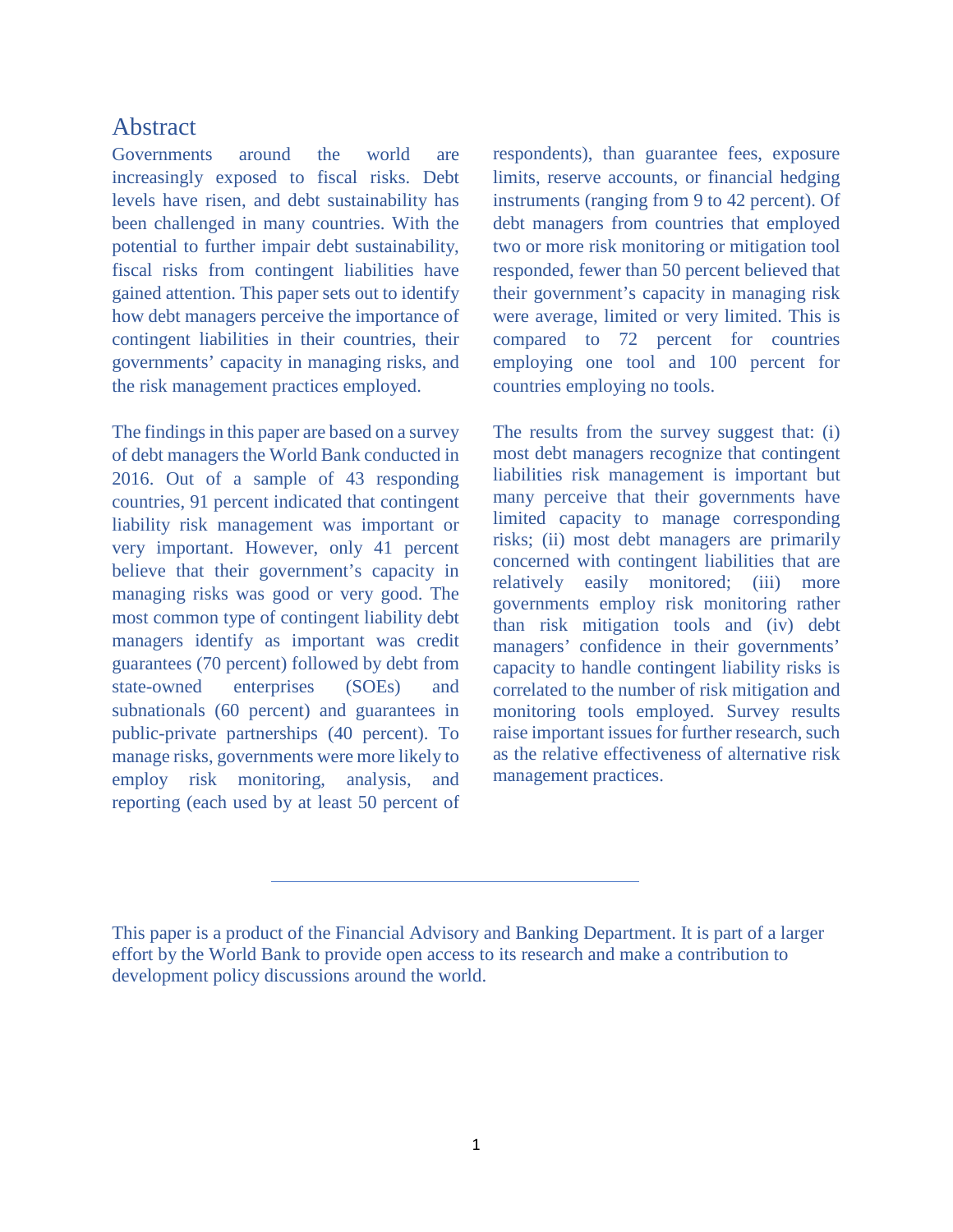# A Look Inside the Mind of Debt Managers – A Survey on Contingent Liabilities Risk Management

Andrew Lee and Fritz Bachmair<sup>[1](#page-2-0)</sup>

l

JEL classification: E62, G32, H63, H81, L94, N77, O55

Keywords: credit risk, risk management, fiscal risks, contingent liabilities, guarantees, on-lending, public debt management

<span id="page-2-0"></span><sup>&</sup>lt;sup>1</sup> Andrew Lee is a Financial Analyst Financial Advisory and Banking Department at the World Bank Treasury and Fritz Bachmair is an independent consultant. They can be contacted at [alee8@worldbank.org](mailto:alee8@worldbank.org) and fritz.bachmair@gmail.com, respectively. The opinions expressed in this paper are the authors' own and do not represent the views of the World Bank Group, its Executive Directors or the countries they represent.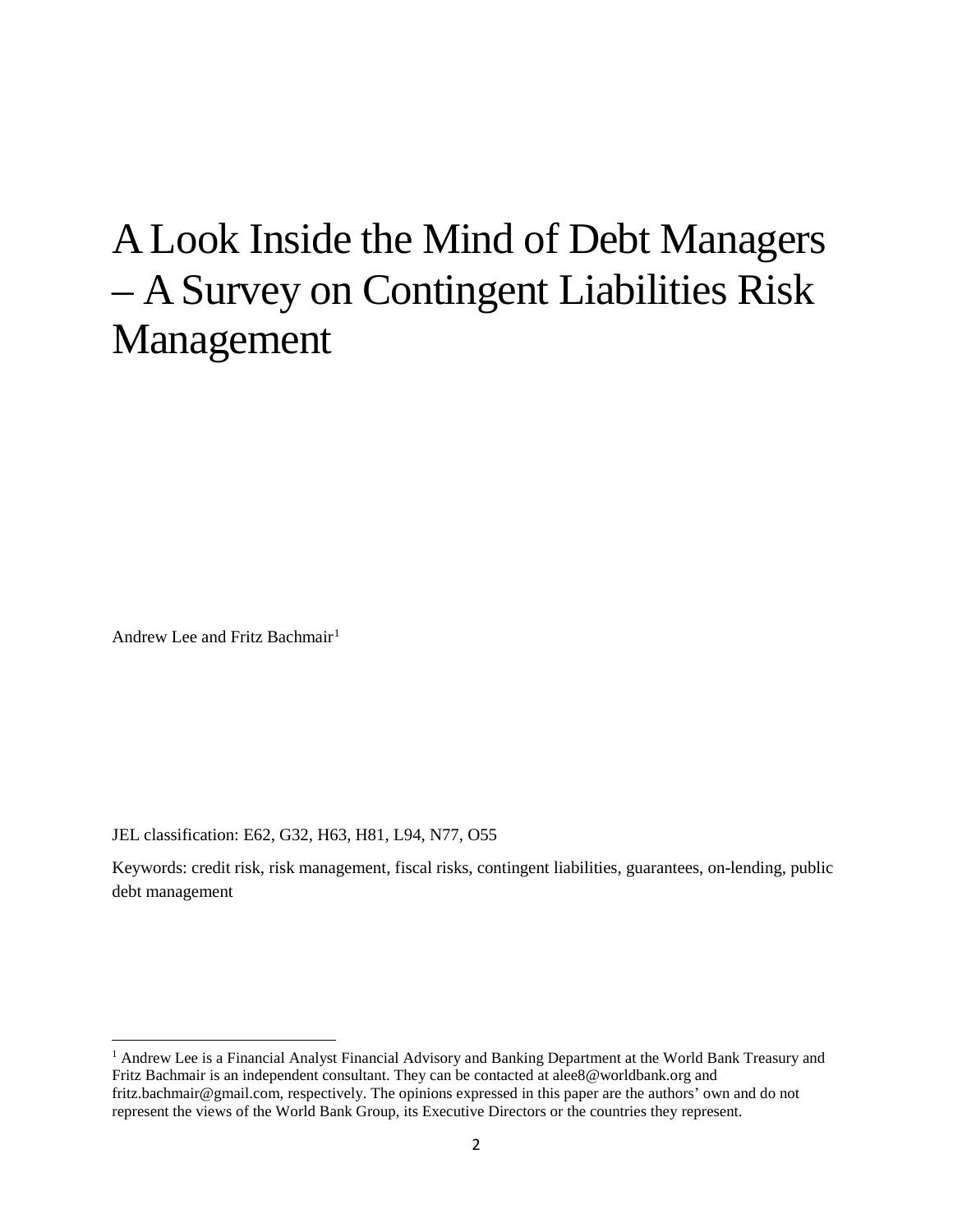# Contents

| 1. |
|----|
| 2. |
|    |
|    |
|    |
|    |
| 3. |
| 4. |
| 5. |
|    |
|    |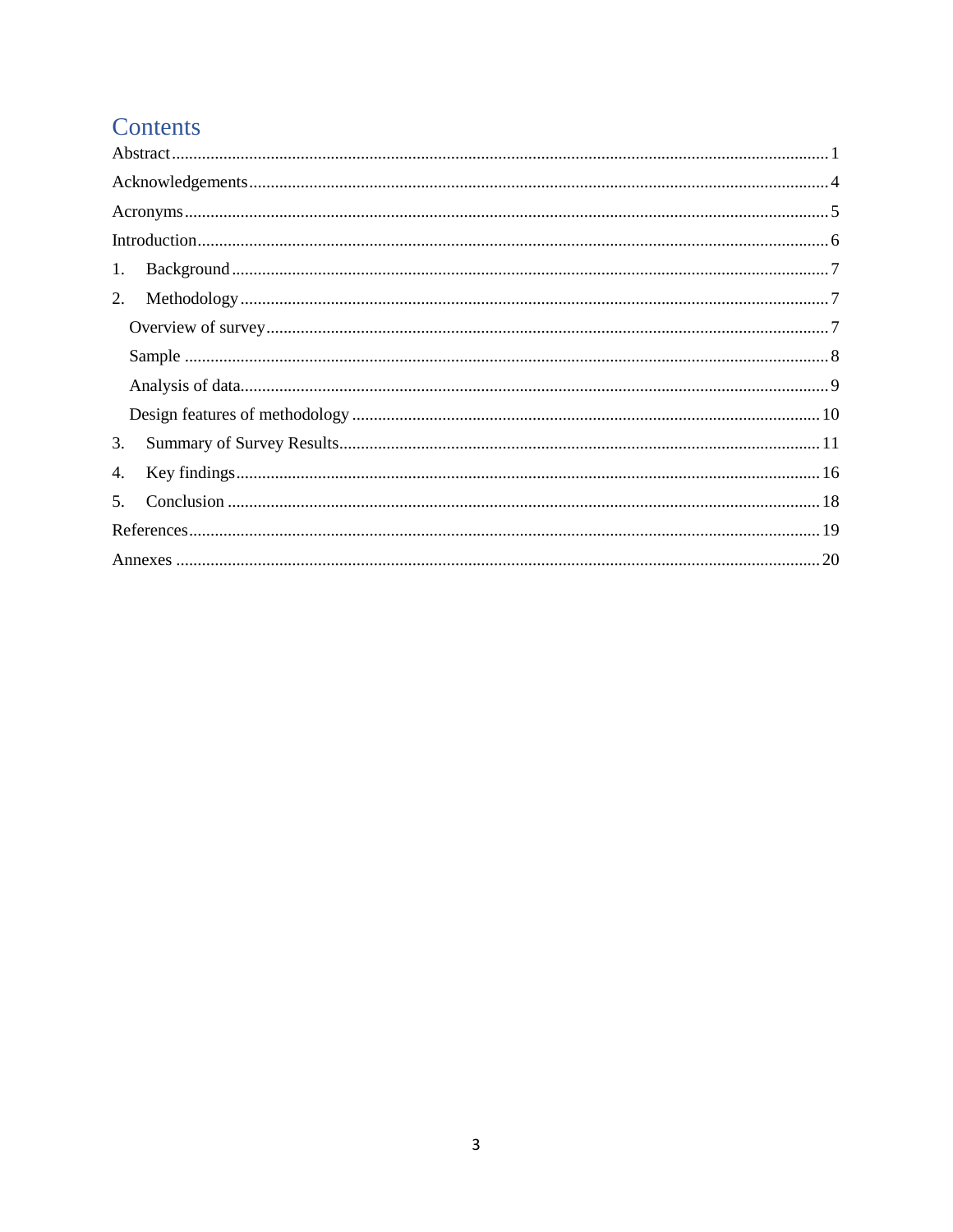# <span id="page-4-0"></span>Acknowledgements

The authors are indebted to a number of institutions and individuals who offered them the opportunity to learn about contingent liability and fiscal risk management practices. The support received enabled them to apply insights in writing this paper and in providing advisory services to World Bank clients.

The authors are especially grateful to survey respondents from debt management offices representing 43 countries for providing their views and opinions on this important issue. Their responses are essential in providing insight for debt management practitioners and the institutions that support them.

The authors would also like to acknowledge the valuable input from colleagues at the World Bank Treasury's Financial Advisory and Banking Department, including Coskun Cangoz, Sebastien Boitreaud, Cigdem Aslan, Francois Lefebvre, Rodrigo Cabral, Antonio Velandia, Leandro Secunho and Mats Filipsson. The authors are also thankful to Abha Prasad for cohosting the webinar, Amira Amat for administering the webinar as well as Florent Antoine and Christopher Dychala who helped gather and analyze the survey results.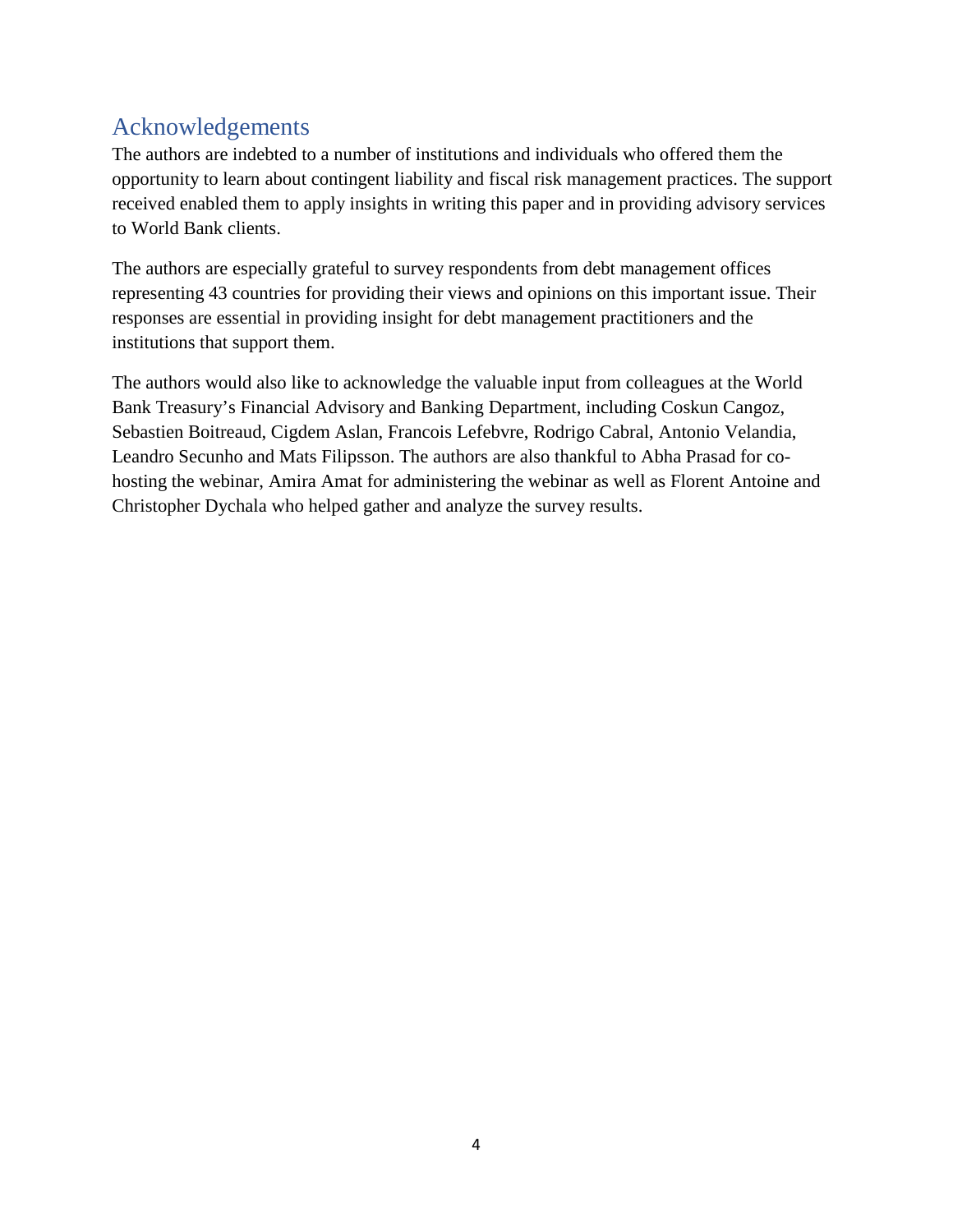# <span id="page-5-0"></span>Acronyms

| <b>Country Policy and Institutional Assessment</b>    |
|-------------------------------------------------------|
| East Asia and Pacific                                 |
| <b>Eastern Europe Group</b>                           |
| Government Debt and Risk Management                   |
| High income country                                   |
| <b>International Monetary Fund</b>                    |
| Latin America and the Caribbean                       |
| Low income country                                    |
| Lower-middle income country                           |
| Middle East and North Africa                          |
| Public Fiscal Risk Assessment and Management          |
| Public-private partnership                            |
| Organization for Economic Cooperation and Development |
| <b>Swiss State Secretariat for Economic Affairs</b>   |
| State-owned enterprise                                |
| Sub-Saharan Africa                                    |
| Upper-middle income country                           |
| <b>Western Europe and Others Group</b>                |
|                                                       |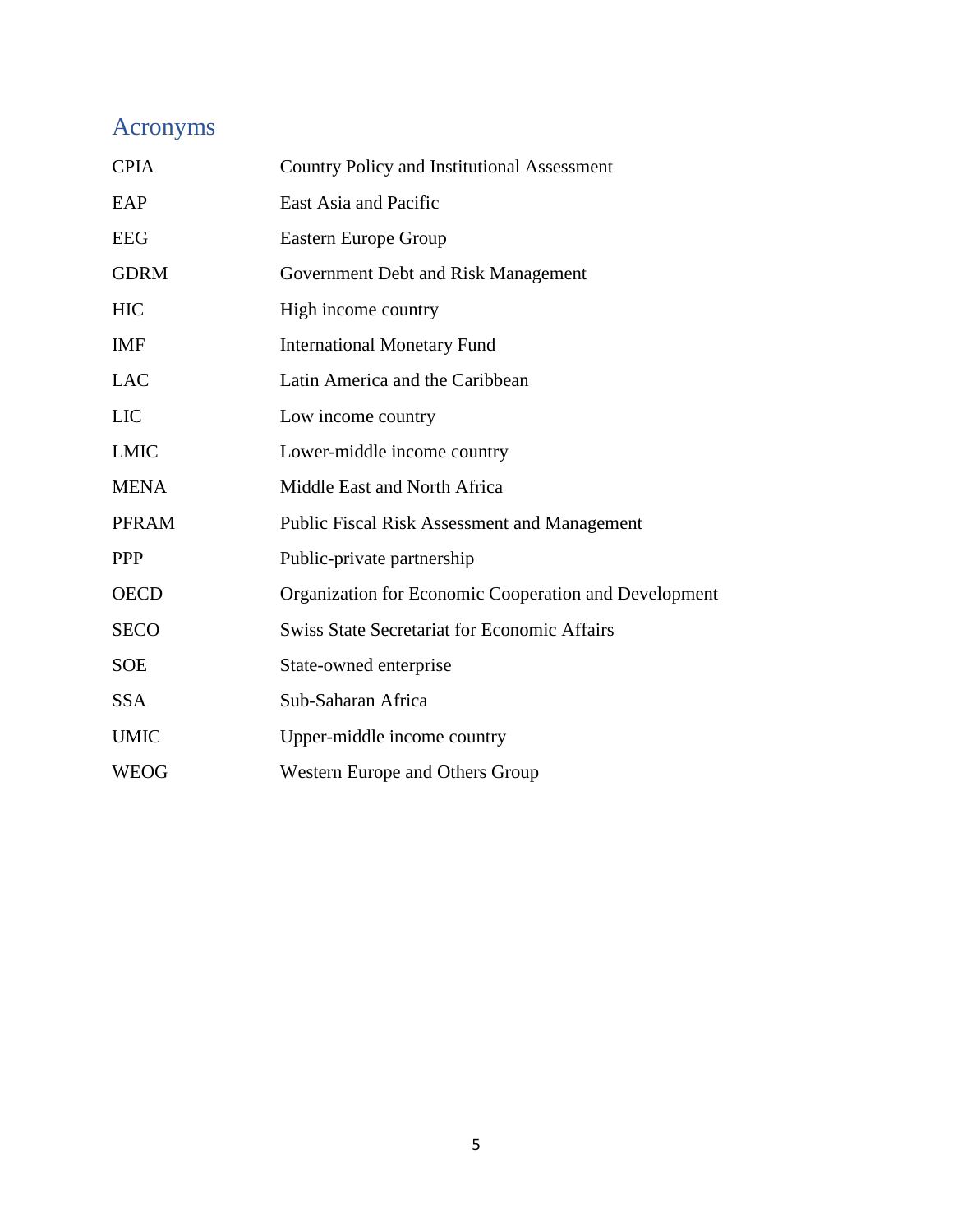### <span id="page-6-0"></span>**Introduction**

Governments around the world continue to be exposed to a wide array of fiscal risks, on- and off-balance sheet. Over the past decades, public debt levels have risen, and debt sustainability has been challenged in many emerging markets. To reduce perceived challenges to debt sustainability, governments are increasingly looking towards off-balance sheet financing and entering into risk-sharing arrangements. This has created an environment where important institutions such as public utilities and large banks increasingly rely on explicit or implicit support from the government, thus increasing the fiscal risks entailed by contingent liabilities. As contingent liabilities are uncertain and often unexpected liabilities, their materialization puts a strain on governments' finances, often in times of economic and fiscal distress. There have been notable instances of these risks materializing such as the global financial crisis, the deterioration of the performance of state-owned enterprises (SOEs), and a series of damaging natural disasters (e.g. the 2017 Central Mexico earthquake, Hurricane Irma).

Debt managers play an important role in managing contingent liability risk as part of their broader mandate to manage their country's stock of debt as efficiently as possible. Both explicit contingent liabilities, such as government credit guarantees, as well as implicit contingent liabilities, like those arising from the financial sector or natural disasters, can have a significant impact on a country's debt stock and are important for debt managers to consider.

In 2016, the World Bank conducted a survey to assess debt managers' views on contingent liability issues and related risk management practices in their countries<sup>[2](#page-6-1)</sup>. This note will detail the survey results and subsequent analysis with the goal of providing a view on practitioners' opinions on these issues. This will help build a better understanding of how debt managers perceive contingent liability risks in their countries and how they assess their governments' capacity to manage these risks. This should also help institutions such as the World Bank in providing targeted policy advice and technical assistance to governments.

The following sections of the paper will discuss: (1) background on existing literature on contingent liability risk management, (2) the methodology of the 2016 World Bank survey, (3) the results from this survey, and (4) highlight key findings before concluding.

<span id="page-6-1"></span><sup>&</sup>lt;sup>2</sup> The survey was conducted by the World Bank Treasury's debt management team which assists clients in assessing and quantifying contingent liability risk as well as establishing frameworks for issuing guarantees. For more information about the team, visit:

http://treasury.worldbank.org/en/about/unit/treasury/client-services/public-debt-management-advisory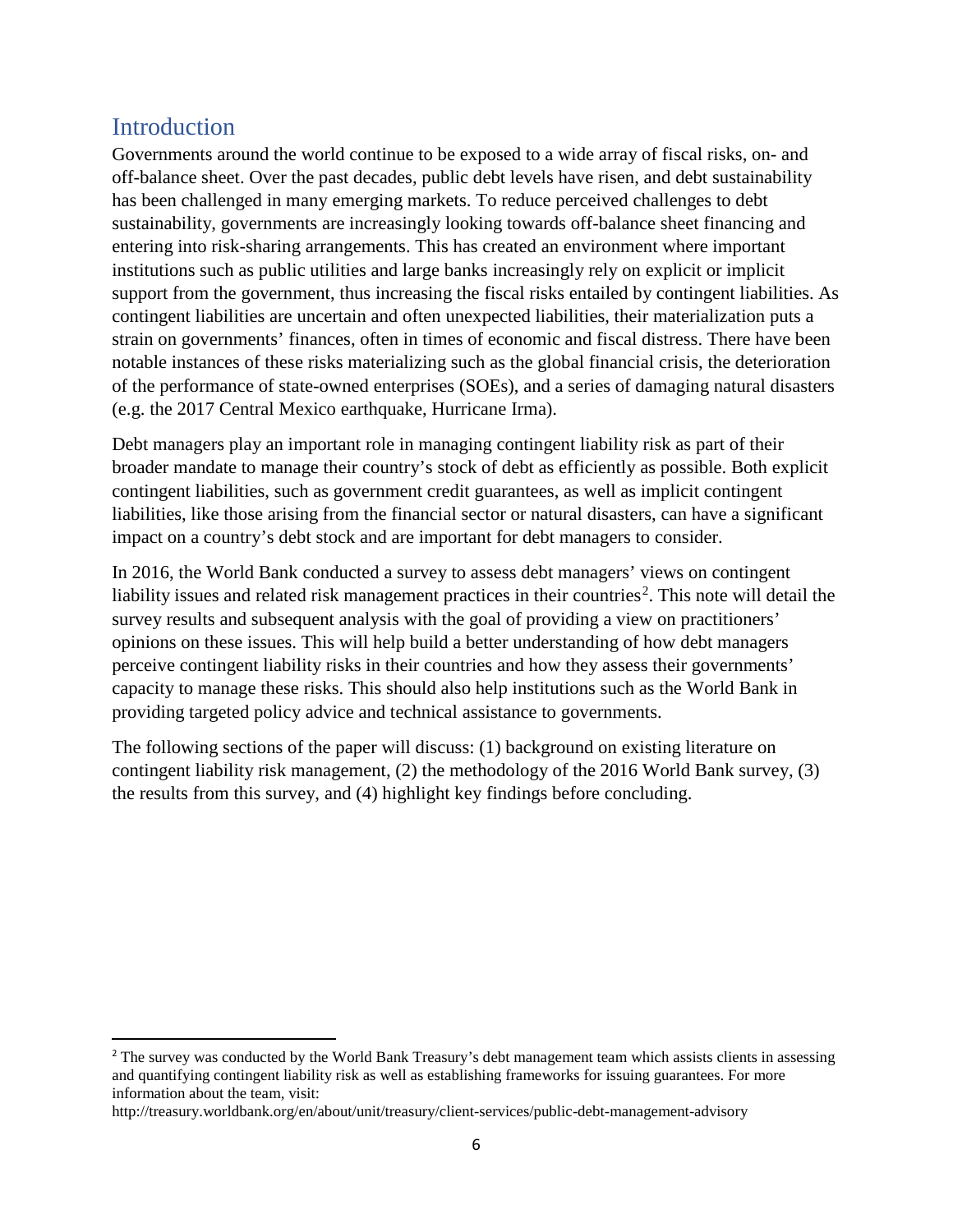# <span id="page-7-0"></span>1. Background

A significant amount of literature has been produced on the topic of fiscal risks and contingent liabilities from various international experts. This literature includes discussions on the nature of contingent liabilities and the issues that they cause as well as conceptual frameworks for measuring and managing these risks. Notable works include the World Bank's book "Government at Risk" (Polackova Brixi and Shick, 2002) which highlights issues and country experiences and the IMF's paper "Contingent Liabilities: Issues and Practice" (Cebotari, 2008). Recent literature has delved further into the subject, such as the IMF's paper on the fiscal costs of contingent liabilities (Bova, Ruiz-Arranz, Toscani and Ture, 2016) which explored the materialization of contingent liabilities and their impact on governments' budget and countries' economic growth and the World Bank's paper on assessing and quantifying risks from contingent liabilities (Bachmair, 2016).

While this literature has been very useful to those working to better understand the issues that contingent liabilities create, there has been relatively little literature capturing the views of practitioners managing risks on behalf of their governments. An OECD paper published in 2017, examined the role of debt managers in managing contingent liabilities (Ülgentürk, 2017). However, the survey conducted as part of this paper primarily consisted of OECD countries (31 out of 33 responding countries) and focused on debt managers' involvement in different areas of contingent liability management with limited focus on their perception of risks and government practices.

The survey and this paper aim to achieve a broader understanding of how country practitioners from a wide mix of countries (in terms of income levels and geography) view the issue of contingent liabilities including: (1) the types of risk countries are exposed to, (2) the level of risk that they pose to countries' finances, (3) the effectiveness of governments in managing risks and (4) the methods and measures used to mitigate risks.

# <span id="page-7-1"></span>2. Methodology

#### <span id="page-7-2"></span>Overview of survey

 $\overline{\phantom{a}}$ 

Following a webinar<sup>[3](#page-7-3)</sup> hosted by the World Bank Treasury on contingent liabilities, the World Bank conducted an online survey sent to participants, predominantly public debt managers, to obtain their views on contingent liability management capabilities of their governments. The respondents were asked a series of questions (Annex 1) that aimed to assess their views on: (i) their country's contingent liability risk exposure, (ii) the most important types of contingent liabilities their governments are exposed to, (iii) the government's capacity in managing these risks and (iv) the mitigation methods employed by their governments.

<span id="page-7-3"></span><sup>3</sup> [http://www.worldbank.org/en/events/2016/02/24/webinar-on-contingent-liability-risk-management-measuring](http://www.worldbank.org/en/events/2016/02/24/webinar-on-contingent-liability-risk-management-measuring-and-managing-risks-related-to-sovereign-guarantees-and-on-lending#1)[and-managing-risks-related-to-sovereign-guarantees-and-on-lending#1](http://www.worldbank.org/en/events/2016/02/24/webinar-on-contingent-liability-risk-management-measuring-and-managing-risks-related-to-sovereign-guarantees-and-on-lending#1)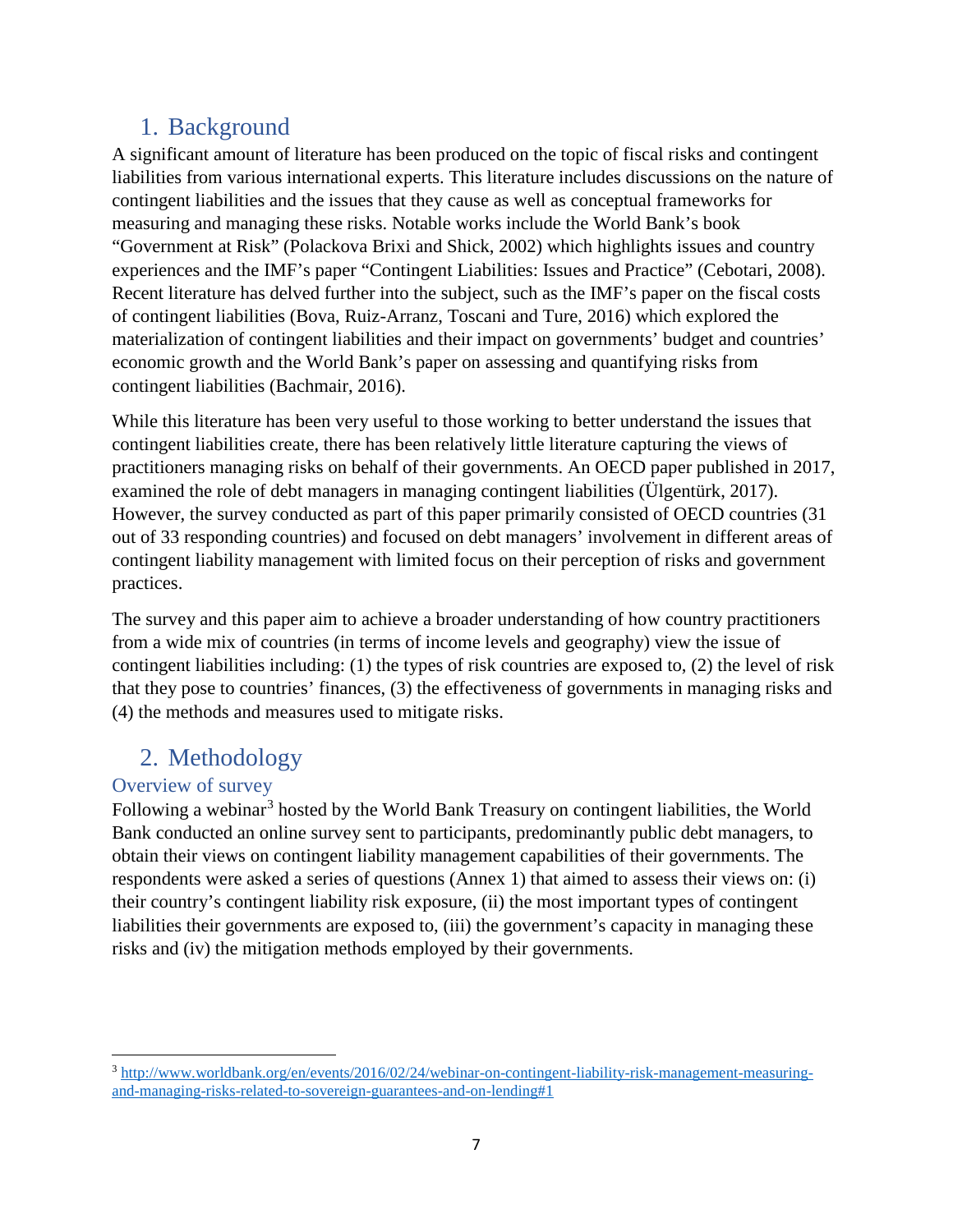#### <span id="page-8-0"></span>Sample

l

The sample consisted of respondents from 43 countries. Countries are relatively evenly distributed across income levels<sup>[4](#page-8-1)</sup> with more representation from middle-income countries (both upper- and lower-middle income countries representing 30 percent of respondents respectively). The sample is composed of respondents from a variety of regions<sup>[5](#page-8-2)</sup>. There is particularly strong representation among the South Asia region (SAR) with 63 percent of countries within that region responding (5 of 8 countries within the region). There is also relatively strong representation from Eastern Europe (EEG) (26 percent), Latin America and the Caribbean (LAC) (21 percent), Western Europe and Others (WEOG) (24 percent) and Sub-Saharan Africa (SSA) (23 percent). Regions in which there are low representation among respondents included East Asia and Pacific (EAP) (11 percent) and Middle East and North Africa (MENA) (5 percent). The following figures show the breakdown of the sample in terms of income and region (Figure 1 and 2). A detailed list of respondents' countries can be found in Annex 2.





<span id="page-8-1"></span><sup>4</sup> Categorized by the World Bank based on GNI per capita as calculated by the World Bank Atlas method. In 2017, low income is defined as a GNI of \$995 or less, lower-middle income as GNI per capita between \$996 and \$3,895, upper-middle income as GNI per capita of \$3,896 and \$12,055, and high income as GNI per capita of \$12,056 or more. Country classification by income level as of 2017 at the following link:

[https://datahelpdesk.worldbank.org/knowledgebase/articles/906519-world-bank-country-and-lending-groups.](https://datahelpdesk.worldbank.org/knowledgebase/articles/906519-world-bank-country-and-lending-groups) Note that these classifications change on a yearly basis and historical classifications can be found at the same link in an excel file.

<span id="page-8-2"></span><sup>5</sup> Categorized based on World Bank and UN region classifications. The following World Bank Regions were used: East Asia and Pacific (EAP), Latin America and the Caribbean (LAC), Middle East and North Africa (MENA), South Asia (SAR), Sub-Saharan Africa (SSA). The following UN regions were used: Western Europe and Others Group (WEOG) and Eastern Europe Group (EEG). World Bank region classification can be found at the following link:<https://datahelpdesk.worldbank.org/knowledgebase/articles/906519-world-bank-country-and-lending-groups> and the UN region classification can be found at the following link: [http://www.oecd.org/about/membersandpartners/list-oecd-member-countries.htm.](http://www.oecd.org/about/membersandpartners/list-oecd-member-countries.htm)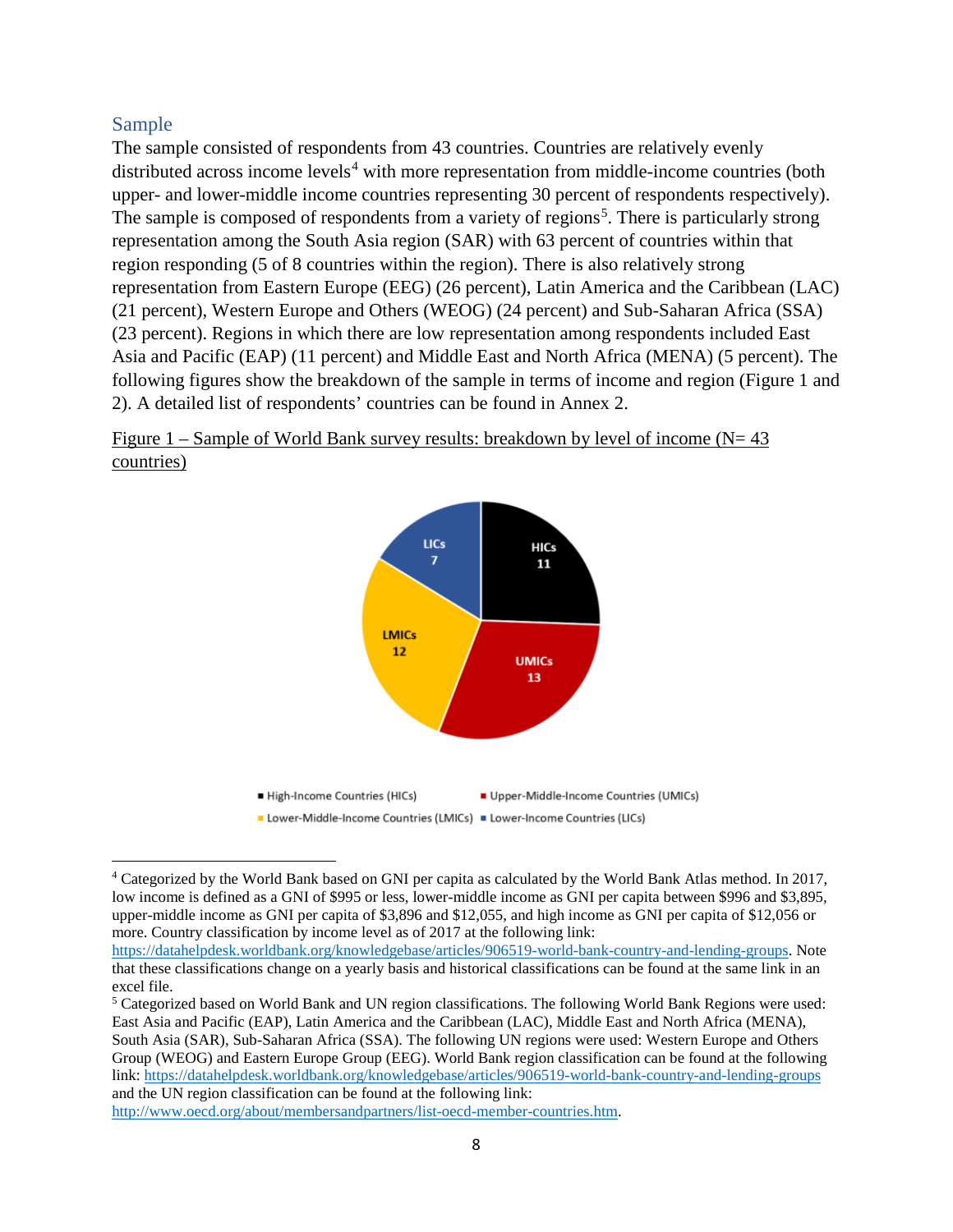

Figure 2 – Sample of World Bank survey results: breakdown by WB/UN regions (N=43 countries)

#### <span id="page-9-0"></span>Analysis of data

The analysis of results involves reviewing responses from the survey and analyzing these responses against other survey question results. An example of this is the examination of the correlation between the perceived importance of contingent liability risk management and the perceived capacity of governments to manage these risks. Only aggregated results are made public. All individual responses are kept confidential.

Additional analyses were considered but not included for reasons explained below. These included correlating survey responses with data on the materialization of contingent liabilities, risk of external debt distress for LICs and debt-to-GDP.

#### *Actual realizations of contingent liabilities*

A recent IMF paper "The Fiscal Costs of Contingent Liabilities: A New Dataset" (Bova, Ruiz-Arranz, Toscani and Ture, 2016) provides data on contingent liabilities that had been realized over the course of 24 years. We matched the underlying data with results from this survey to examine possible correlations between debt managers' current risk perceptions and historic realizations of various contingent liabilities. Insufficient overlap between country sets did not allow for any meaningful and statistically significant conclusions.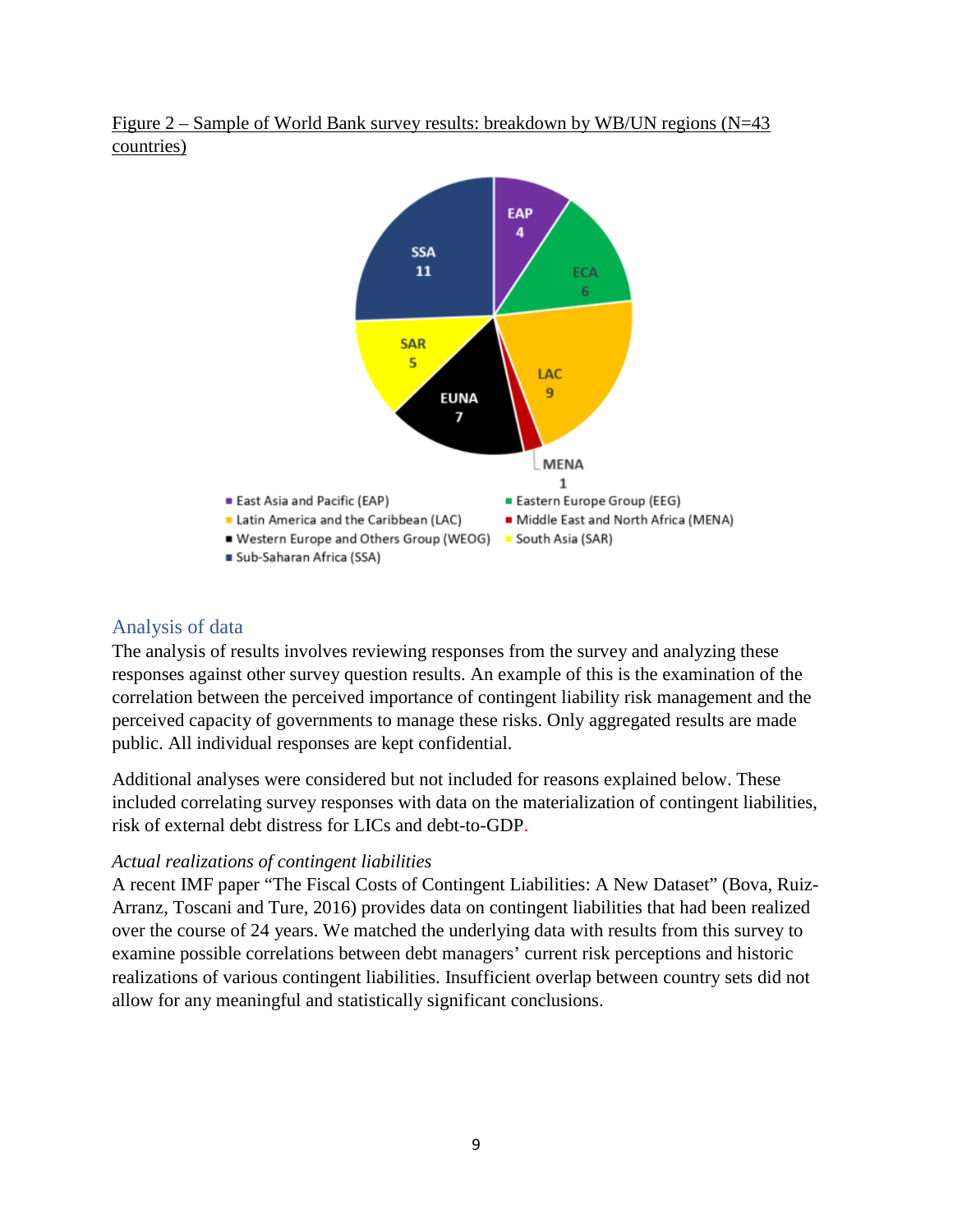#### *Risk of external debt distress*

We considered assessing whether countries' risk of debt distress ratings had any influence on respondents' perceptions of their governments' capacity in managing contingent liability risk. However, we did not have sufficient data for many respondent countries to draw any statistically significant conclusions.

#### *Debt to GDP*

We considered whether countries' debt to GDP impacted respondents' perception of their governments' capacity to manage contingent liability risk. However, we did not observe any statistically significant correlation.

#### <span id="page-10-0"></span>Design features of methodology

The results from the survey and analysis performed provide valuable insight into the views of debt managers on their countries' contingent liability management. It is however important to note that several design features and limitations impact the data collected.

One such feature is the anonymity of survey respondents. While the list of participants involved in the webinar is known, the survey was conducted with complete anonymity. Therefore, it is not possible to link responses to specific individuals. Given that the virtual training was specifically targeted towards debt managers, the survey provides useful insight into the views of debt managers.

While debt managers hold a key role in the management of contingent liability risk in many countries, they offer only one perspective among different players within government. Therefore, survey results may not capture all the relevant views on the topic. For example, debt managers tend to be more involved with the issuance of credit guarantees to SOEs than in contingent liabilities arising from natural disasters. As such, debt managers prioritization of contingent liabilities may be skewed towards areas within their mandate, that is contingent liabilities entailing some credit risk.

Given that the survey was directed at participants of a webinar concerning contingent liability, it is possible that the results of the survey reflect the views debt managers that were already interested in the topic. We believe the results still provide valuable insight given this context given that debt managers in many countries are responsible for managing and monitoring contingent liabilities.

Several countries were represented by multiple individuals at the World Bank webinar on "Contingent liabilities risk management: Measuring and managing risk related to sovereign guarantees and on-lending"[6](#page-10-1) and there are instances when multiple individuals from the same country submitted responses to the survey. The following methodology is used to address multiple responses:

<span id="page-10-1"></span> <sup>6</sup> [http://www.worldbank.org/en/events/2016/02/24/webinar-on-contingent-liability-risk-management-measuring](http://www.worldbank.org/en/events/2016/02/24/webinar-on-contingent-liability-risk-management-measuring-and-managing-risks-related-to-sovereign-guarantees-and-on-lending#1)[and-managing-risks-related-to-sovereign-guarantees-and-on-lending#1](http://www.worldbank.org/en/events/2016/02/24/webinar-on-contingent-liability-risk-management-measuring-and-managing-risks-related-to-sovereign-guarantees-and-on-lending#1)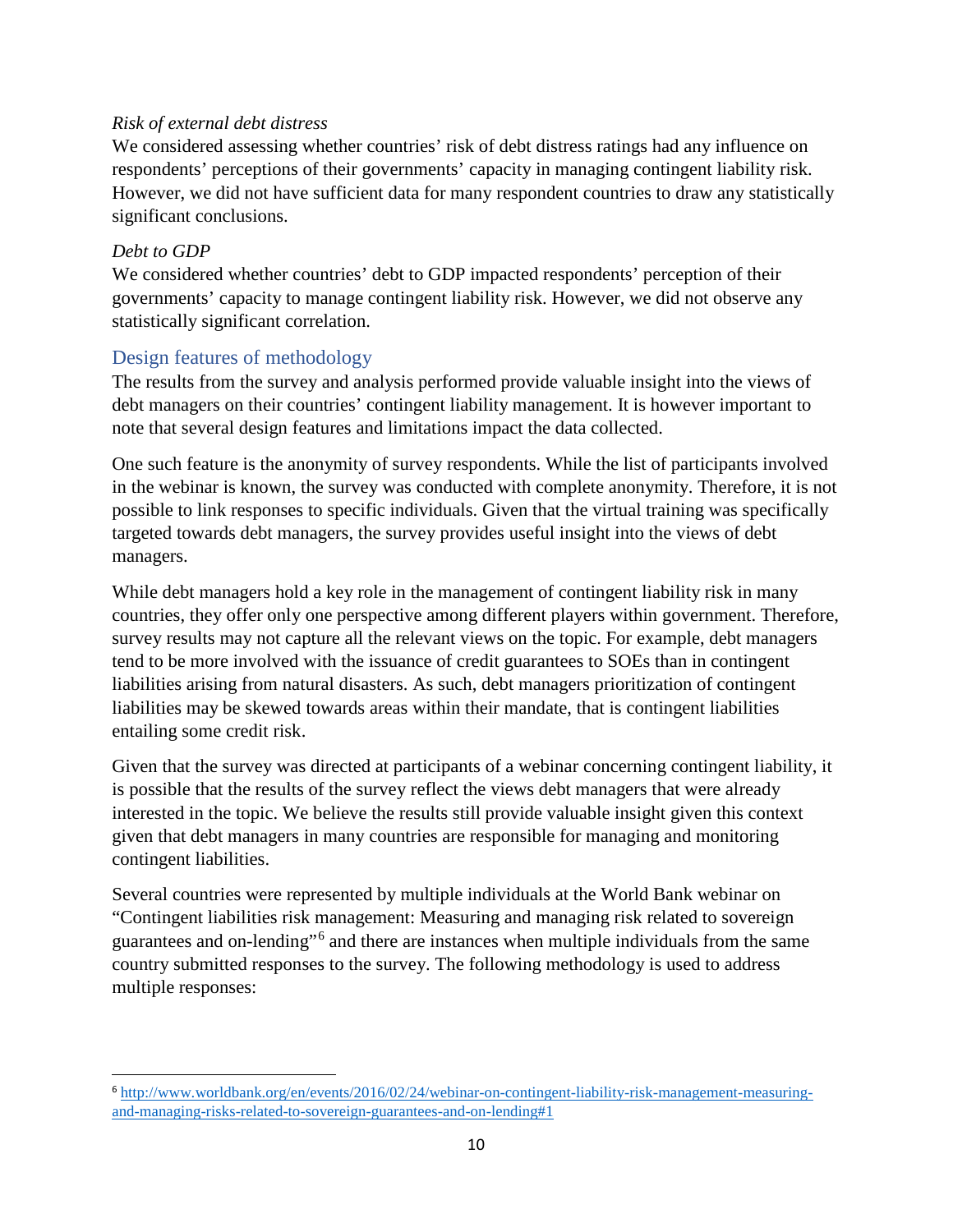- All results in which respondents have significantly different responses are discarded and not included in any analysis. For most questions, there are no significant differences in responses.
- Results that are registered as coming from outside the country represented are eliminated. We believe that the most relevant results of the survey come from respondents within the country since they would be more likely to represent officials currently working for their governments than respondents outside the country.
- For questions that require respondents to choose one or more responses, results from all respondents are included to represent the response from the country. An example of this is if one respondent highlights only credit guarantees among the government's most significant exposure while another respondent from the same country highlights only natural disasters. In that instance, both credit guarantees and natural disasters are included among the government's most significant exposures.
- For questions that require respondents to choose only one response, the average of the responses is taken and rounded up where applicable (i.e. one response of "important" and one of "very important" would be rounded up to "very important).

# <span id="page-11-0"></span>3. Summary of Survey Results

The World Bank survey consists of seven questions with six multiple choice questions as well as one open-ended question (see Annex 1 for the full list of questions).

#### **Importance of contingent liabilities**

A vast majority (91 percent) of respondents answered that contingent liability risk management is important or very important in their country (Figure 3).

Figure 3 – Question 1 "In your opinion, how important should contingent liability risk management be in your country?" (N=43 countries)

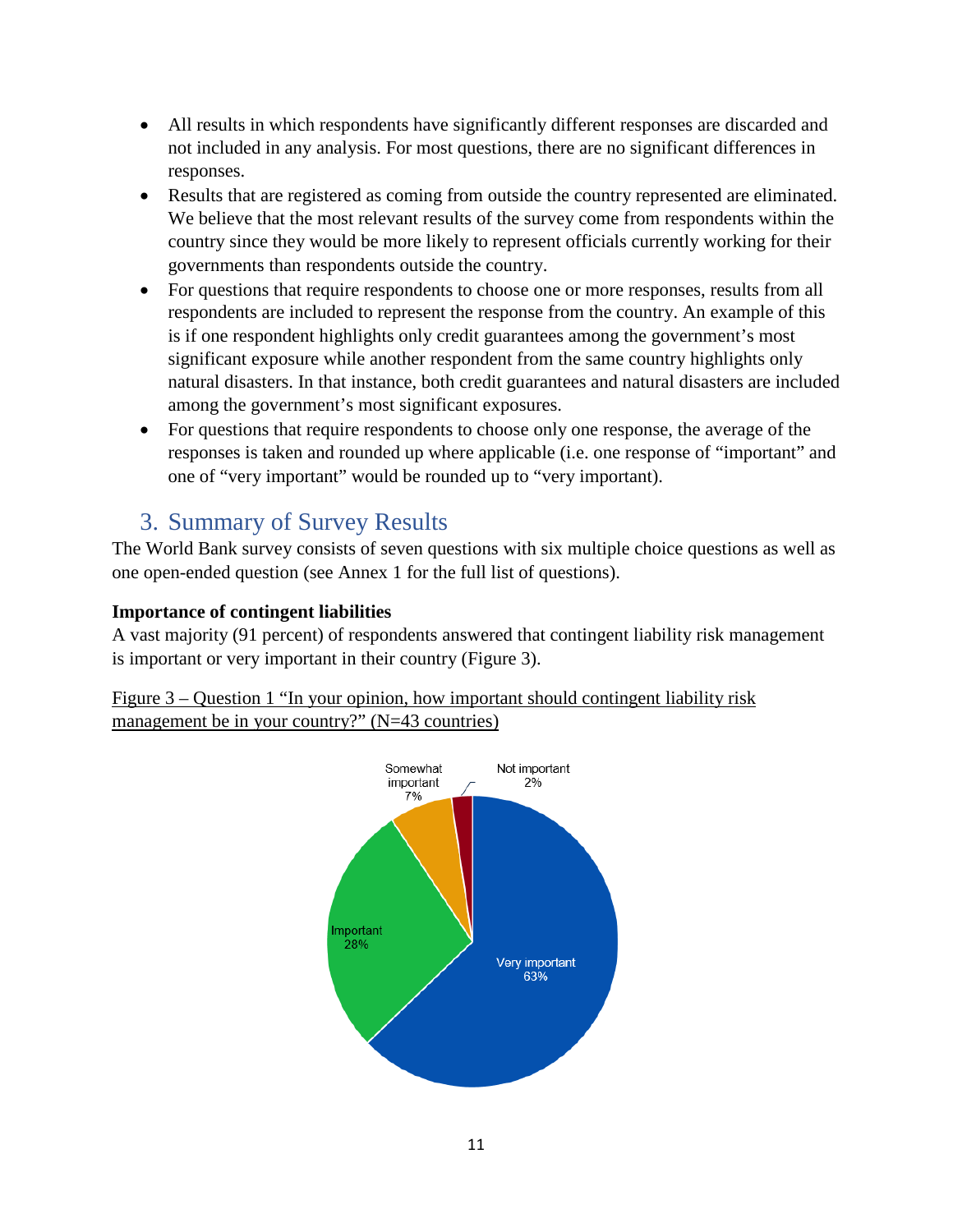#### **Government capacity in managing contingent liability risk**

Survey results suggest there is a sizable portion of respondents that view their governments' capacity to manage contingent liabilities as limited or very limited (26 percent). A breakdown of the results can be seen in Figure 4.

Figure 4 – Question 3 "How would you assess your government's capacity to manage risks from contingent liabilities" (N=43 countries)



Examining respondents perception of the importance of contingent liabilities in relation to their views on the government's capacity to handle these risks reveal a notable mismatch. Among respondents that cite contingent liability risk management as "important" or "very important", a quarter perceive a mismatch between the importance and capacity of the government to manage contingent liability risk. A breakdown of the analysis can be seen in Figure 5.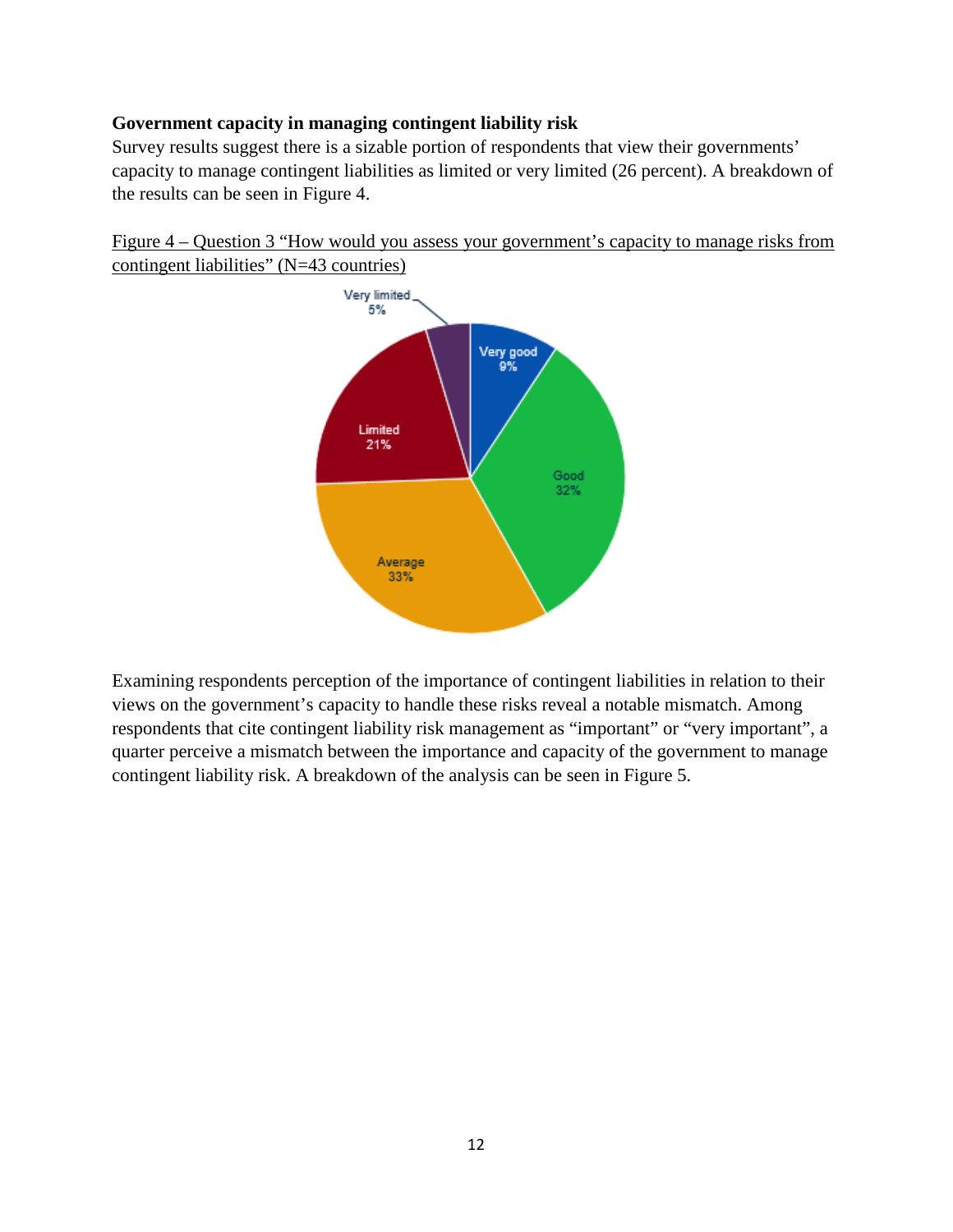#### Figure 5 – Respondents' perception of governments' capacity to manage contingent liability risk given that contingent liability risk management is perceived as "important" or "very important" (N=40 countries)



#### **Related Questions**

- In your opinion how important should contingent liability risk management be in your country?
- How would you assess your government capacity to manage risks from contingent liabilities?

#### **Types of contingent liabilities to which governments are most exposed to**

A majority of respondents perceive credit guarantees (70 percent) and debt from SOEs and subnationals (60 percent) as the types of contingent liabilities that governments have the greatest exposure to. The survey did not include any question as to whether these credit guarantees to SOEs and subnationals were explicit or implicit guarantees. A breakdown can be seen below in Figure 6.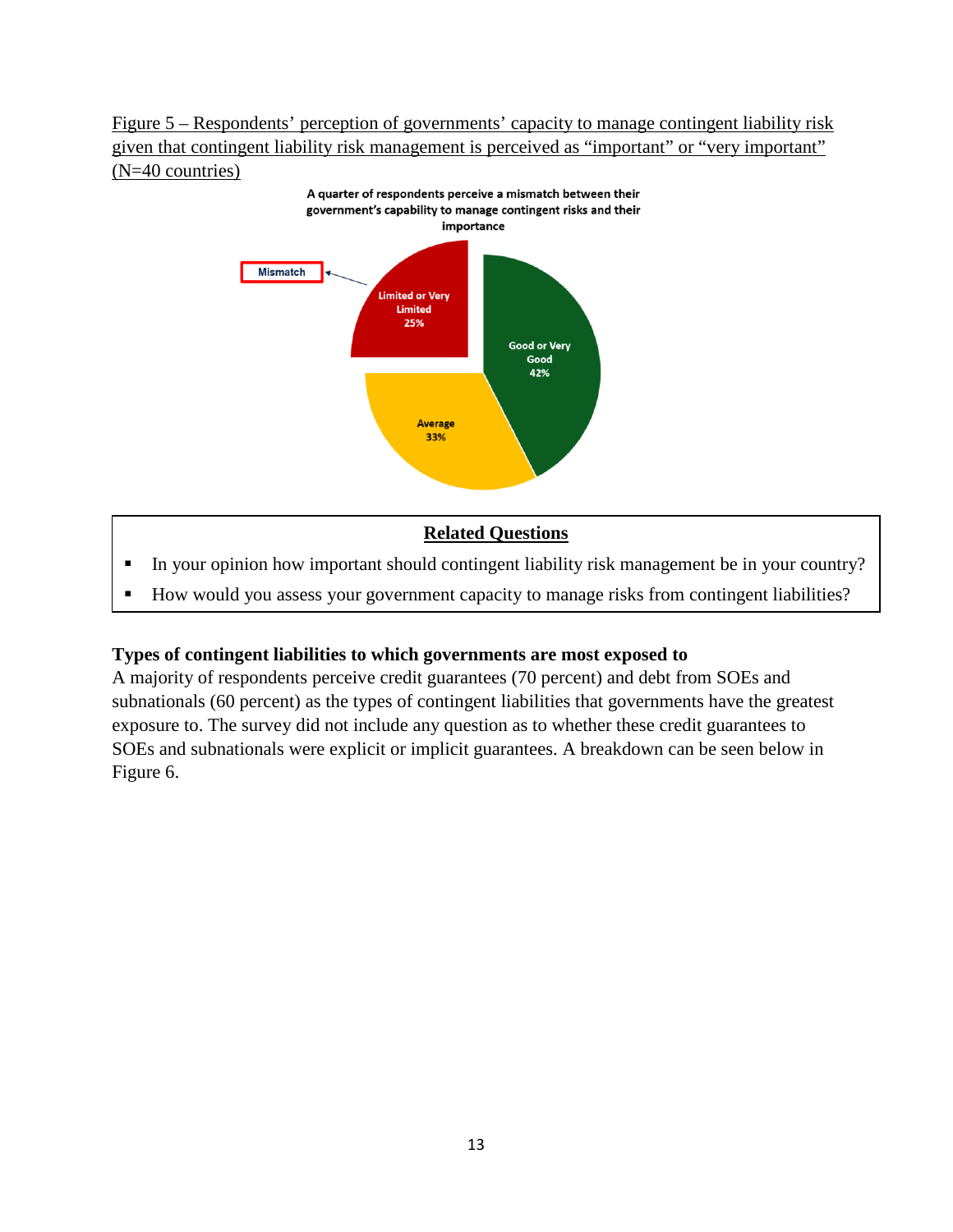



#### What type of contingent liabilities is your country most exposed to?

#### **Risk management tools used to manage contingent liability risk**

Respondents also note that there are certain types of risk management tools that are more widely applied than others. Figure [7](#page-14-0) shows a divide between risk monitoring tools<sup>7</sup> (risk monitoring, risk analysis and risk reporting) and risk mitigation tools<sup>[8](#page-14-1)</sup> (guarantee fees, risk exposure limits, contingency reserve accounts and risk hedging using financial instruments). In Figure 7, the risk monitoring tools are highlighted in green and risk mitigation tools are highlighted in red. Each of the risk monitoring tools are identified by more than half of respondents as among tools employed by government whereas risk mitigation tools range between 42 percent for guarantee fees and 9 percent for risk hedging using financial instruments. Examples of tools being used by some governments are highlighted in Box 1. Definitions for these tools are included in Annex 4.

<span id="page-14-0"></span> <sup>7</sup> Risk monitoring tools are tools which focus on recognizing, monitoring and reporting risks.

<span id="page-14-1"></span><sup>&</sup>lt;sup>8</sup> Risk mitigation tools are used to reduce the potential impact of a materialization of risk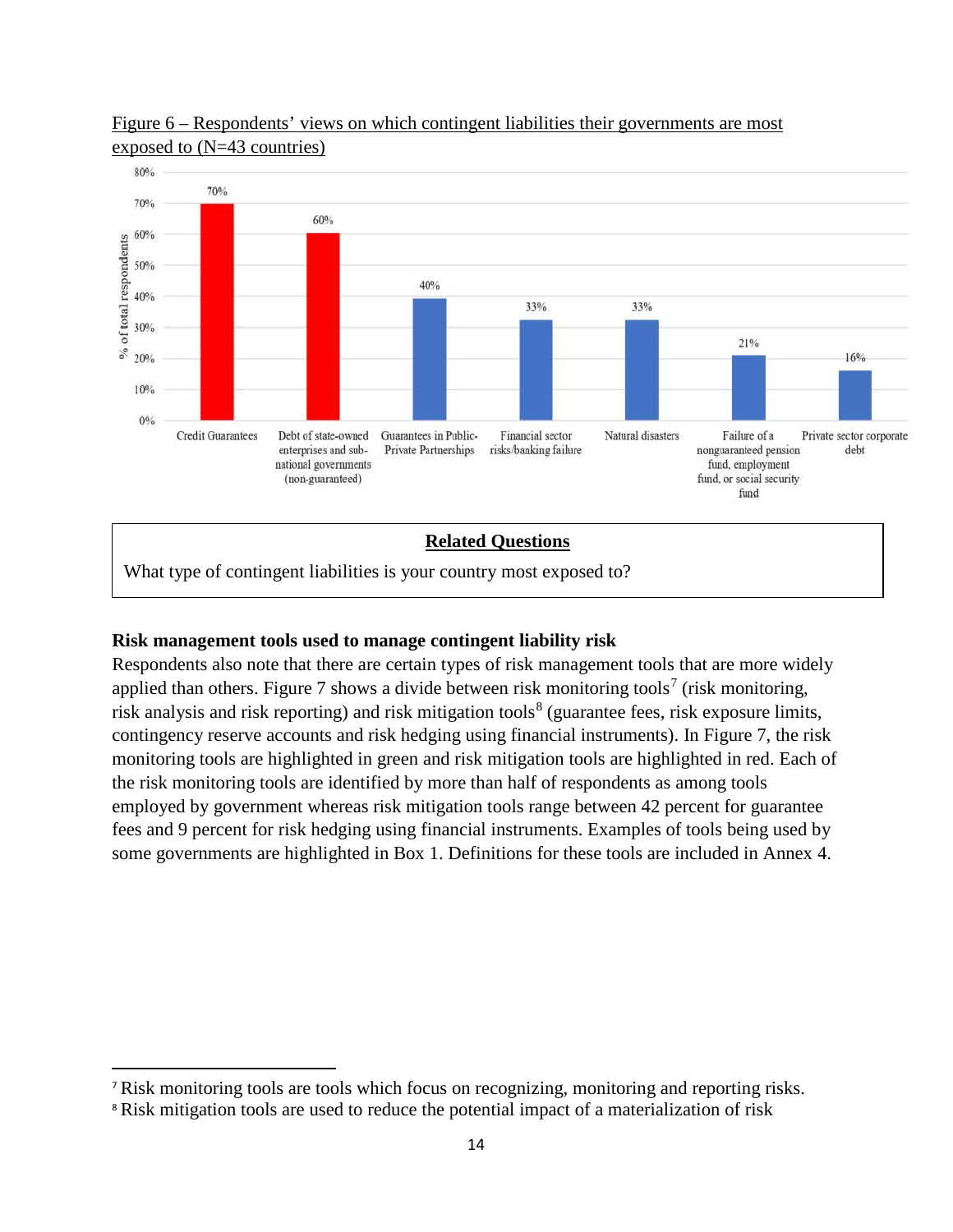

Figure  $7 - Risk management tools employed by governments (N=43 countries)$ 

• What risk management tools are you currently employing to manage risks from contingent liabilities?

The results also show a correlation between respondents' views on the government's capacity to manage contingent liability risks and the number of tools employed. Figure 8 illustrates that respondents are more confident when they are aware of at least 2 tools being used. It is notable that all respondents from governments that employ no tools view their governments' capacity to handle contingent liability risk as average (33 percent), or limited or very limited (67 percent).

100% 29% 33% 80% 43% of respondents % of respondents 56% 57% 60% 43% 29% 40% 67% 29% 31%  $\%$ 20% 29% 29% 14% 13% 0% 0 1 2 3 4 or more Very limited or Limited **Average** Good or Very Good

Figure 8 – Confidence in contingent liabilities risk management based on number of tools used

#### **Related Questions**

- How would you assess your government capacity to manage risks from contingent liabilities?
- What risk management tools are you currently employing to manage risks from contingent liabilities?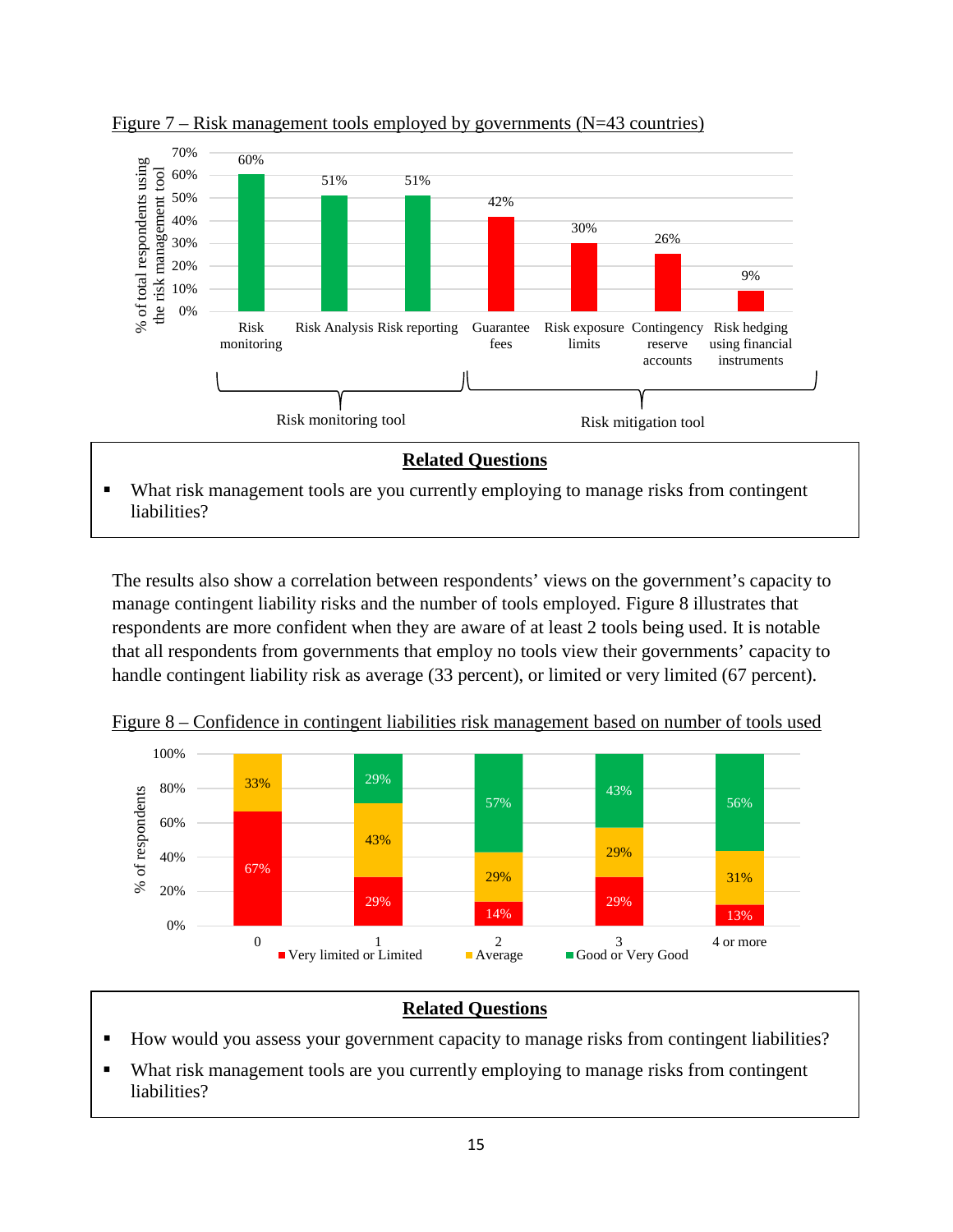#### **Box 1. Examples of risk management tools employed**

In World Bank's paper on assessing and quantifying risks from contingent liabilities (Bachmair, 2016), the author cites examples of different risk management tools employed by various countries. These include:

- Colombia: Risk management tools include the requirement of collateral from beneficiaries, guarantee fees, a contingency reserve account, and risk monitoring and reporting.
- Sweden: Risk management tools include guarantee fees, partial guarantee coverage, appropriations to a notional reserve account and risk reporting.
- Turkey: Risk management tools include guarantee and on-lending limits, guarantee fees, partial guarantees, appropriations to the risk account, and risk monitoring and reporting.
- Indonesia: Risk management tools include a guarantee limit, risk analysis, provisioning for financial losses, risk monitoring and risk reporting.

# <span id="page-16-0"></span>4. Key findings

**There is near unanimity among responding debt managers that contingent liabilities risk management is important. However, a significant portion see a mismatch between the importance of risks and their government's capacity to manage them effectively.** Debt managers are acutely aware of the risks contingent liabilities pose (91 percent of respondents). At the same time, there are still many who perceive that their government is ill-equipped to deal with these risks (26 percent of respondents). Some possible factors may be due to a lack of resources or technical capacity to sufficiently assess and manage risk arising from contingent liabilities among debt management units. Another possible reason is the difficulty in implementing certain risk management measures. For example, charging SOEs a risk-based guarantee fee may be difficult given that SOEs often have limited commercial viability. All these factors may point to the need for tailored assistance to governments to build capacity in a constrained environment.

**Debt managers are primarily concerned with a small number of relatively easily observable contingent liabilities.** The only types of contingent liabilities that a majority of participants identify as among the most important are credit guarantees (70 percent) and debt from SOEs and subnationals (60 percent). This could be due to the fact that debt managers are more likely to have a mandate for the management of risks from guarantees which are often issued to SOEs. Another possible reason is that debt managers may be most aware of risks that are easy to observe and relatively easily quantifiable. Finally, debt managers may have in-house expertise on credit risk whereas analyzing risks such as natural disasters or banking failures entail different competences. Exposure to guarantees, and explicit contingent liabilities based on contractual obligations, and SOE and subnational debt are more apparent than other risks such as the fiscal implication of natural disasters or financial sector imbalances.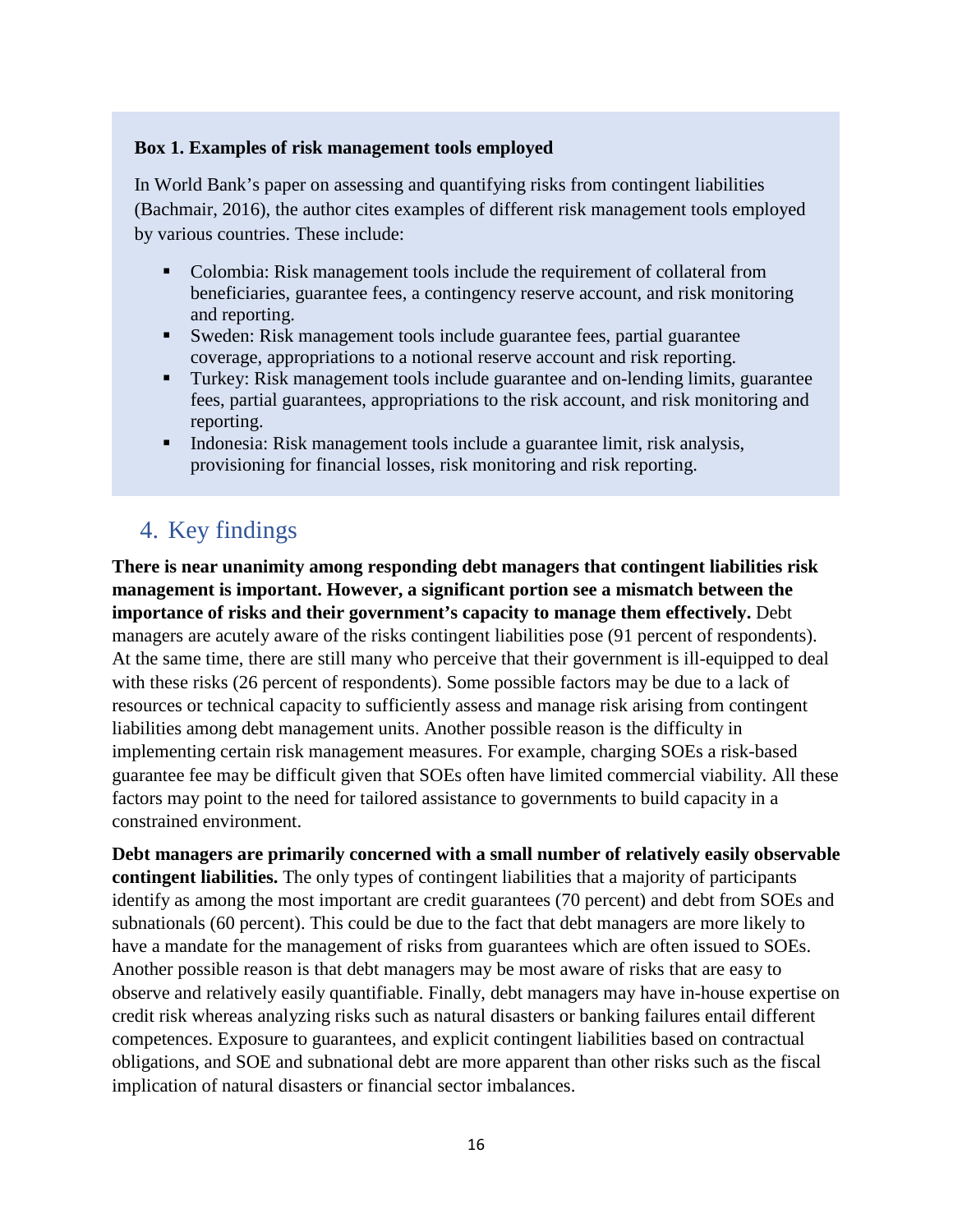#### **Governments are much more likely to employ risk monitoring rather than risk mitigating**

**tools.** Debt managers note that there is distinctly more use of risk monitoring tools (e.g. risk monitoring, analysis and reporting) compared with risk mitigation tools (e.g. guarantee fees, risk exposure limits, contingency reserve accounts, and financial instruments). Over 50 percent of debt managers indicate that their governments use at least one of these risk monitoring tools while no other tools are employed by more than 50 percent of respondents' governments. This could be explained by a variety of factors. One possible reason may be the difficulty of implementing a risk mitigation instrument without having set up a risk monitoring tool beforehand. Given the difficulty of reaching consensus on the design of risk mitigation tools (see below), it might be necessary for the risks to have been monitored over a period, and thus appropriated by the relevant authorities, for a mitigation tool to be considered and implemented.

Another reason might be the overriding economic policy considerations that drive exposure to contingent liabilities. Implementing risk mitigation tools may impede entities' ability to provide certain services. For example, charging an electricity company a guarantee fee and at the same time mandating electricity tariffs at levels below cost recovery may reduce entities' ability to supply sufficient electricity, particularly to more remote, less profitable customers.

The lack of consensus over the ability to design sound risk mitigation tools within the government may be another possible explanation. This may be due to the perception that teams lack the resources or technical skills to implement risk mitigation tools such as limits, fees or risk hedging instruments as compared to risk monitoring tools. Some tools may require a relatively high level of analytical capacity that may not be adequate in some debt management offices.

Risk mitigation tools generally also require increased financial resources. Risk mitigation measures may require that governments set aside their limited financial resources to address these contingent liability risk. Governments may be less willing to commit financial resources to address risks that may not materialize especially given the resource constrained environment in which many of them operate. An example of this is funding a reserve account which requires the government to either appropriate the necessary resources from their budgets or remove a potential source of income to the government via guarantee fees.

**Debt managers from countries using more tools are more confident in their government's capacity to handle contingent liability risk. The level of confidence, however, does not seem to be correlated to any specific type of tool.** Respondents who employ fewer risk management tools had significantly less confidence in their governments' capacity to effectively manage contingent liability risk. For respondents who indicated that no tools are employed, 67 percent answered that their government's capacity in handling contingent liability risk is limited or very limited. This is compared with only 13 percent of respondent from countries whose government employ four or more tools. However, there appears to be no link between debt managers' confidence and the use of any specific risk mitigation or monitoring tool. It is possible that respondents are generally more confident in risk management capability given the implementation of a greater number of tools. However, it is also possible that respondents are confident because of their governments' strong risk management practices and these governments could be able to implement more tools due to those strong practices.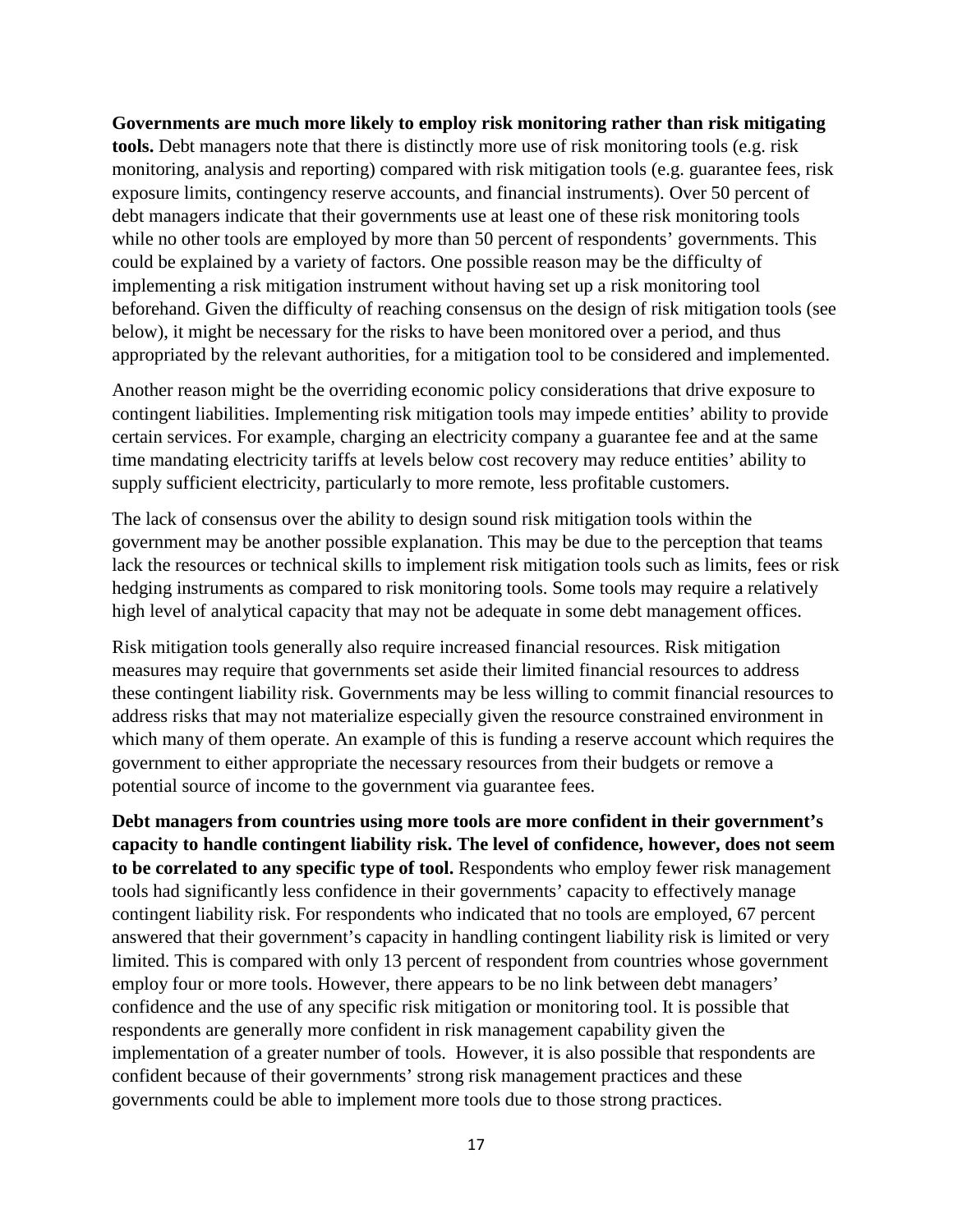# <span id="page-18-0"></span>5. Conclusion

The survey results and subsequent analysis have shown that a clear majority of debt managers agree on the importance of managing contingent liability risk. The survey also shows that despite this perceived importance, many debt managers observe that their governments' practices are insufficient to deal with this critical issue. To manage these risks, respondents from most countries indicate that their governments more frequently employ risk monitoring tools than risk mitigation tools. However, the type of tool is not as important as the number of tools in terms of generating greater confidence among respondents. While this survey gives us insight on debt managers' perception on a variety of risks, it also raises important questions that may merit further work.

**It may be useful to further research how effective certain tools are in mitigating specific types of contingent liability risk.** An example of this would be to examine different countries which have experienced recent macroeconomic shocks and see how effective risk management tools were at mitigating the materialization of contingent liabilities. It may also be useful to get a more global view of what risk assessment methodologies governments are using (i.e. credit ratings, statistical modeling, financial modeling).

**Additional study into ways to improve debt manager confidence in contingent liability risk management would be useful**. The survey focuses on debt managers' concerns and ways that contingent liability risk is being managed. However, the survey did not cover what actions governments could take to raise confidence in their capacity to manage risks. This could be a useful area to further explore to highlight areas of potential reform to improve contingent liability risk management, and how partners may support governments.

**The survey did not cover the institutional setup for contingent liability risk management**. Further study could be conducted on how responsibility for different types of contingent liabilities are divided among different units within the finance ministries and beyond. It should also determine how this affects the capacity of the government to manage risks. This may help governments in implementing institutional and organizational reforms.

**Research on the impact of sound governance structures to manage contingent liability risk would also be useful in complementing the findings from this survey.** The survey did not explore the impact of the legal and institutional frameworks in managing contingent liability risk. A sound governance structure, both from an organizational and legal framework perspective, forms an important basis for managing contingent liability risk.

**Additional surveys reflecting the perspectives of other relevant parties involved in contingent liability risk management would provide a more complete view.** This survey is designed to capture debt managers' views and represents one outlook on contingent liability risk management. However, to get a broader and more comprehensive understanding, it may be useful to obtain viewpoints from other parties involved in the management of contingent liabilities risk, such as fiscal policymakers.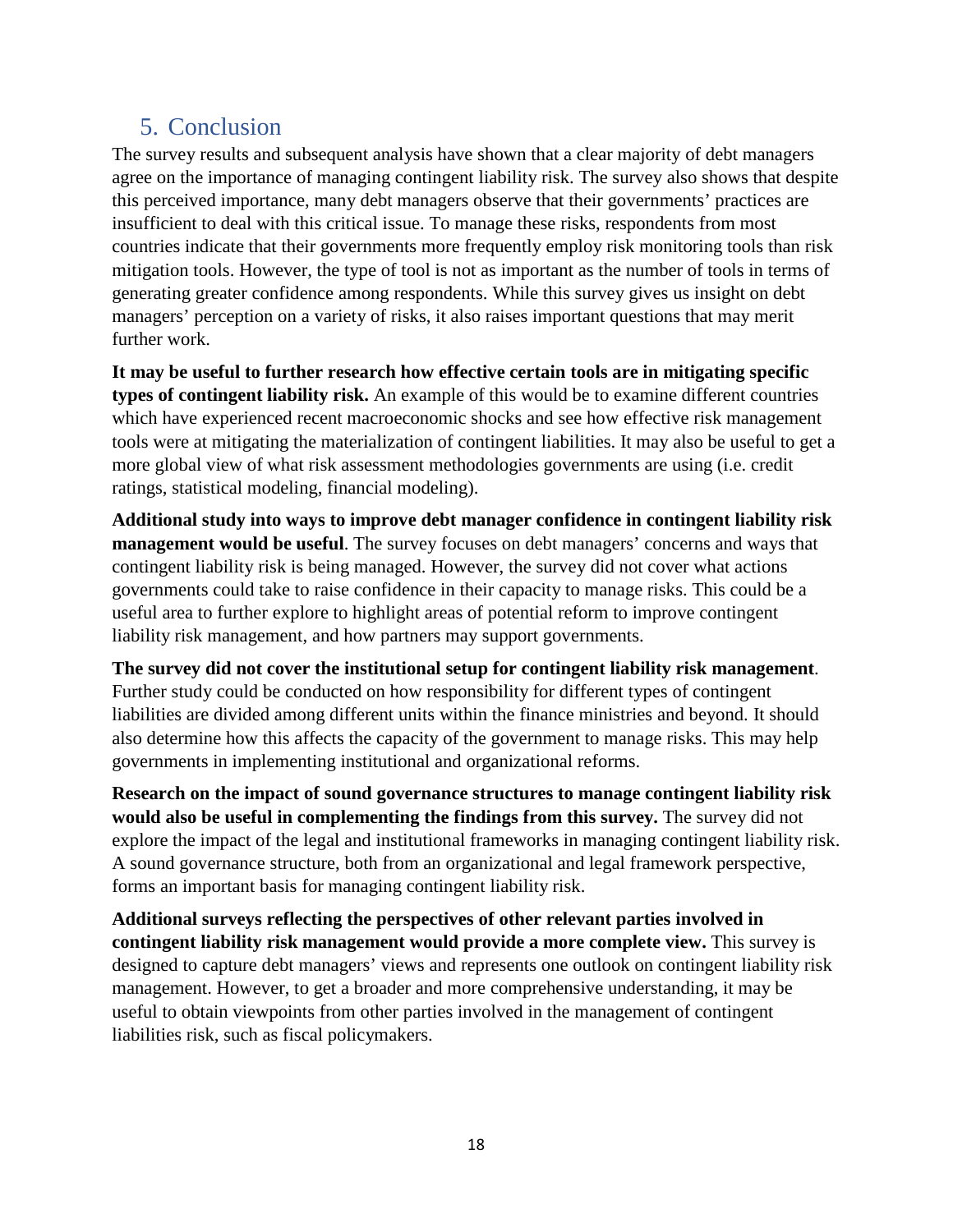### <span id="page-19-0"></span>References

Bachmair, F. F. (2016), "Contingent Liabilities Risk Management: A Credit Risk Analysis Framework for Sovereign Guarantees and On-Lending", World Bank Policy Research Working Paper Series.

Bova, E., Ruiz-Arranz, M., Toscani, F. and Ture, H.E. (2016), "The Fiscal Costs of Contingent Liabilities: A New Dataset", IMF Working Paper Series.

Cebotari, A. (2008), "Contingent Liabilities: Issues and Practice", IMF Working Paper Series.

Polackova Brixi, H., and Shick, A. (2002), "Governments at Risk: Contingent Liabilities and Fiscal Risks", The World Bank and Oxford University Press Co-publication.

Ülgentürk, L. (2017), "The role of public debt managers in contingent liability management", OECD Working Papers on Sovereign Borrowing and Public Debt Management.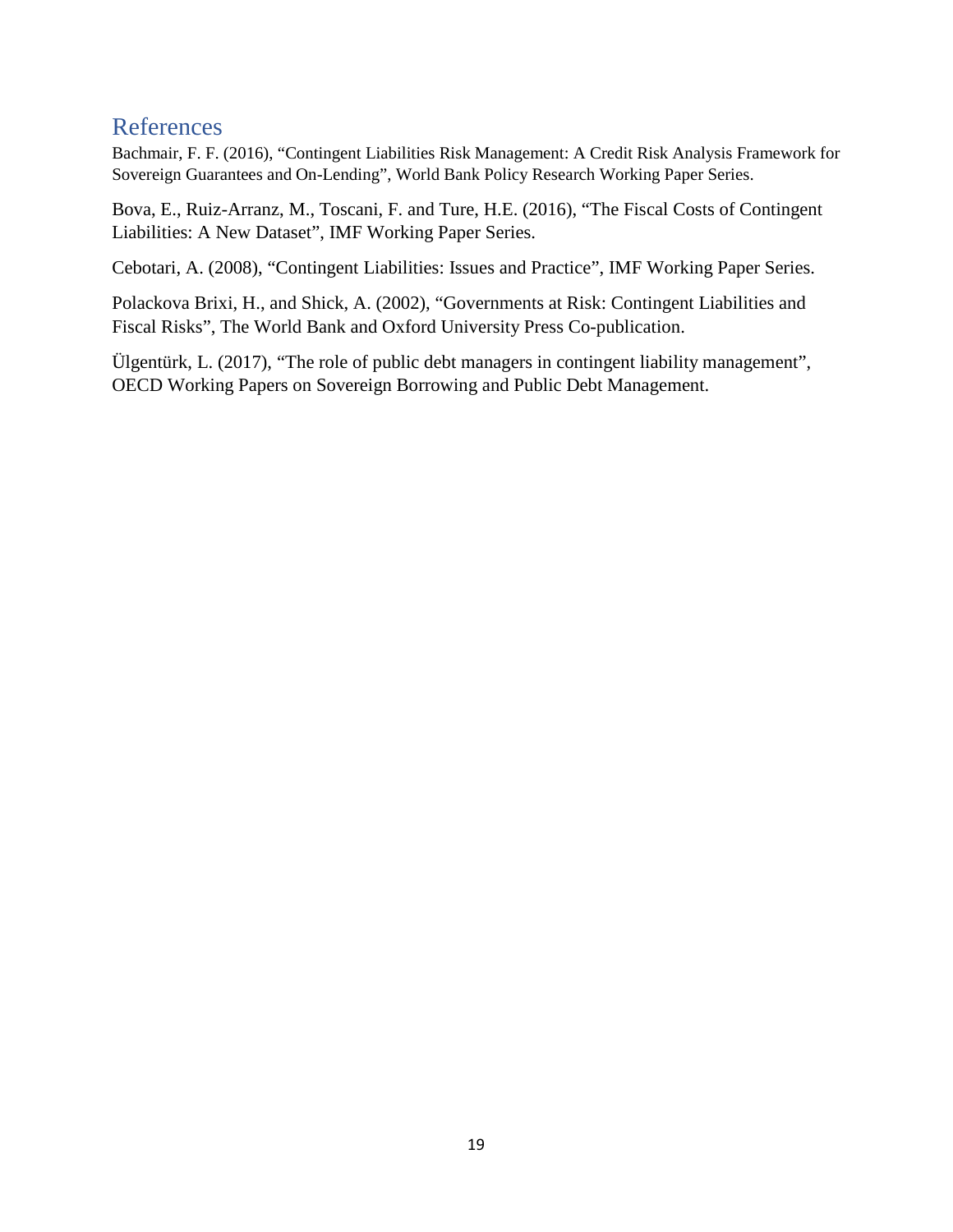# <span id="page-20-0"></span>Annexes

#### Annex 1 – 2016 World Bank Survey Questions

- 1. In your opinion how important should contingent liability risk management be in your country?
	- a) Very important
	- b) Important
	- c) Somewhat important
	- d) Not important
- 2. Approximately, what percentage of GDP do you think contingent liabilities represents?
- 3. What type of contingent liabilities is your country most exposed to?
	- a) Credit guarantees
	- b) Debt of state-owned enterprises and subnational governments (non-guaranteed)
	- c) Private sector corporate debt
	- d) Guarantees in public-private partnerships
	- e) Financial sector risks/banking failure
	- f) Natural disasters
	- g) Failure of a nonguaranteed pension fund, employment fund, or social security fund
	- h) Other
- 4. How would you assess your government capacity to manage risks from contingent liabilities?
	- a) Very good
	- b) Good
	- c) Average
	- d) Limited
	- e) Very limited
- 5. Which entity manages risks from contingent liabilities in your country?
	- a) Debt management office
	- b) Fiscal risk management unit
	- c) Somebody else
	- d) Other
- 6. What risk management tools are you currently employing to manage risks from contingent liabilities?
	- a) Risk analysis and measurement
	- b) Risk hedging using financial instruments
	- c) Guarantee fees
	- d) Risk monitoring
	- e) Risk reporting
	- f) Risk exposure limits
	- g) Contingency reserve accounts
	- h) None
	- i) Other
- 7. About which areas of contingent liabilities are you most interested in learning more?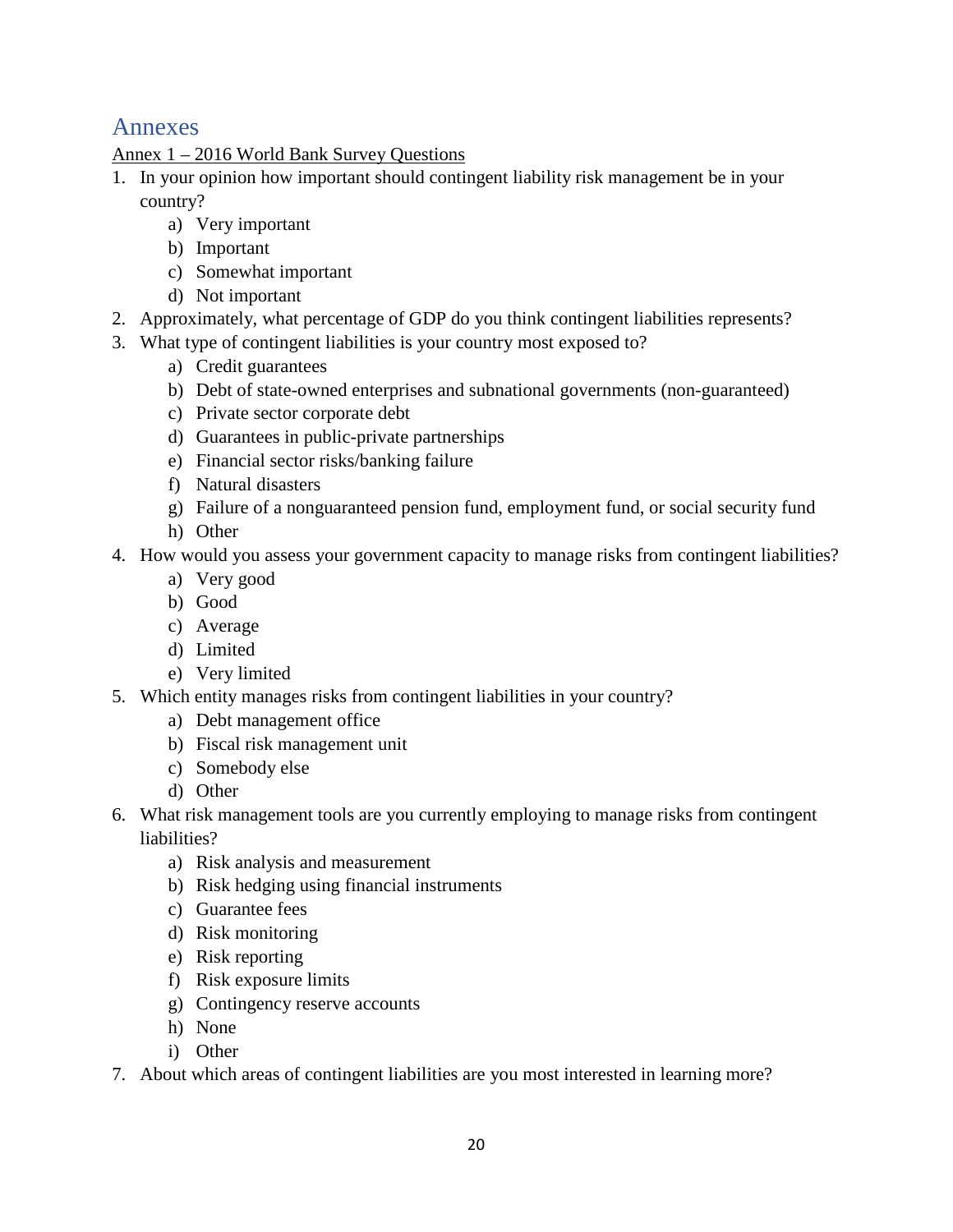#### Annex 2 – The World Bank Treasury Stylized Risk Framework for Contingent Liabilities



#### Annex 3 – 2016 World Bank Survey Respondent Countries

- Albania
- Antigua and Barbuda
- Austria
- Bangladesh
- Bhutan
- Brazil
- Bulgaria
- Cameroon
- Costa Rica
- Czech Republic
- Denmark
- Ethiopia
- Ghana
- Guatemala
- Iceland
- Indonesia
- Jamaica
- Kenya
- Lithuania
- Madagascar
- Maldives
- Mexico
- Moldova
- Morocco
- Mozambique